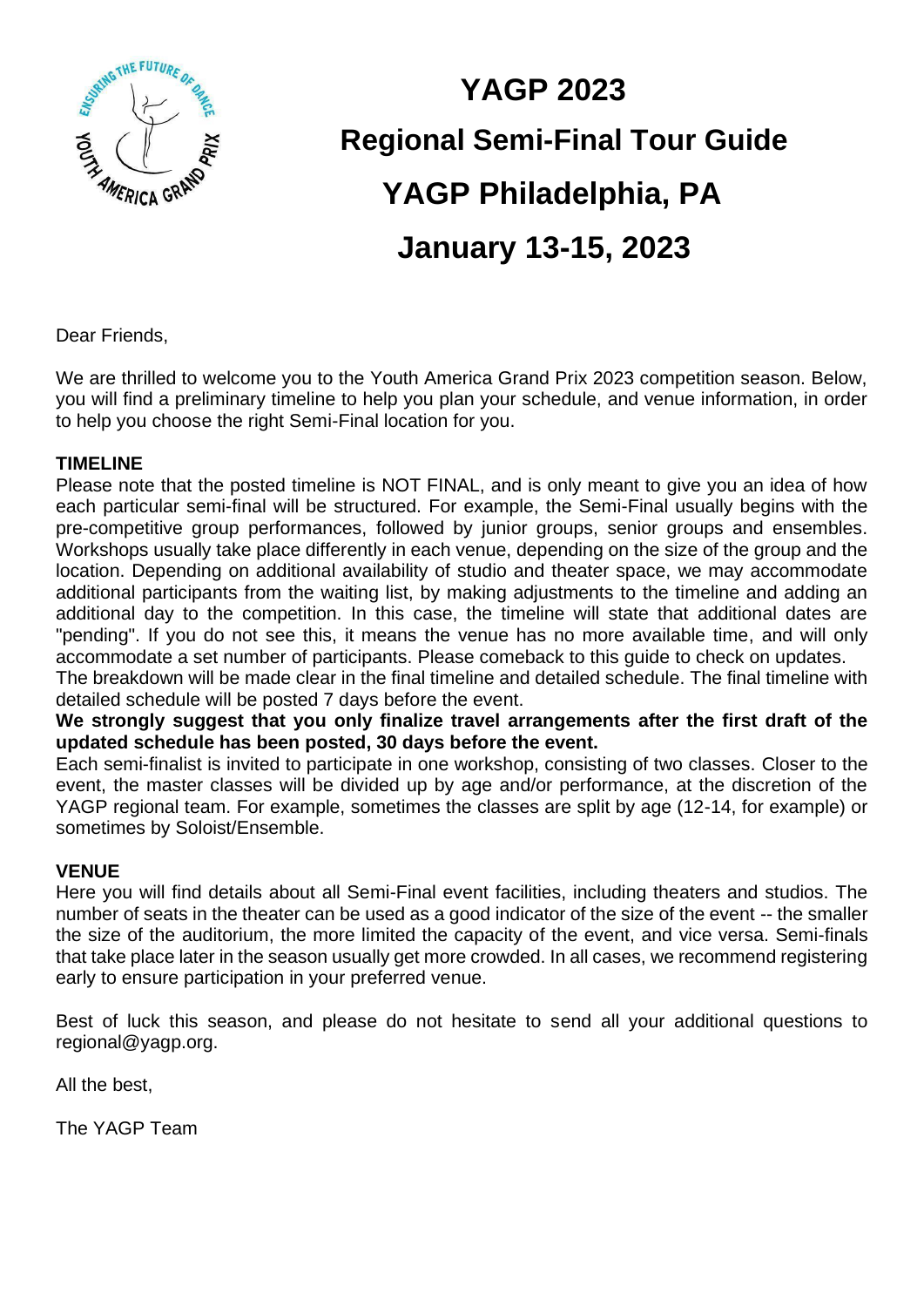# **YAGP 2023 Philadelphia, PA**

## **Important Information**

#### **About the Venue:**

The Semi-Final performances will take place at the Lang Performing Arts Center, located on the Swarthmore College campus. There is a rehearsal hall onsite at the theater. Master Classes usually take place at the state-of-the-art facilities of the Rock School for Dance Education. The theater is located in a suburban area, a 30-minute drive from the Rock School for Dance Education, which is situated a few minutes' drive from historical downtown Philadelphia. This is one of our best-attended and most competitive U.S. semi-final locations, that consistently produces top finalists at YAGP New York City Finals.

#### **Theater:**

**Theater:** Lang Performing Arts Center, Swarthmore College **Website:** <https://www.swarthmore.edu/lang-performing-arts-center> **Address:** 500 College Avenue, Swarthmore, PA 19081 **Stage size:** 40' x 29' **Auditorium size:** 709 seats **Nearby restaurants:** A variety of options within 3 miles drive **Parking:** Onsite free of charge



## **Studios:** Pending

#### **Distances:**

**Distance from airport to the theater:** 11 miles, approximately 15-minute drive **Distance from Philadelphia's main train station (30th St station) to the theater:** 17.5 miles, approximately 23-minute drive **Distance from Swarthmore train station to theater:** 0.3 miles, approximately 8-minute walk